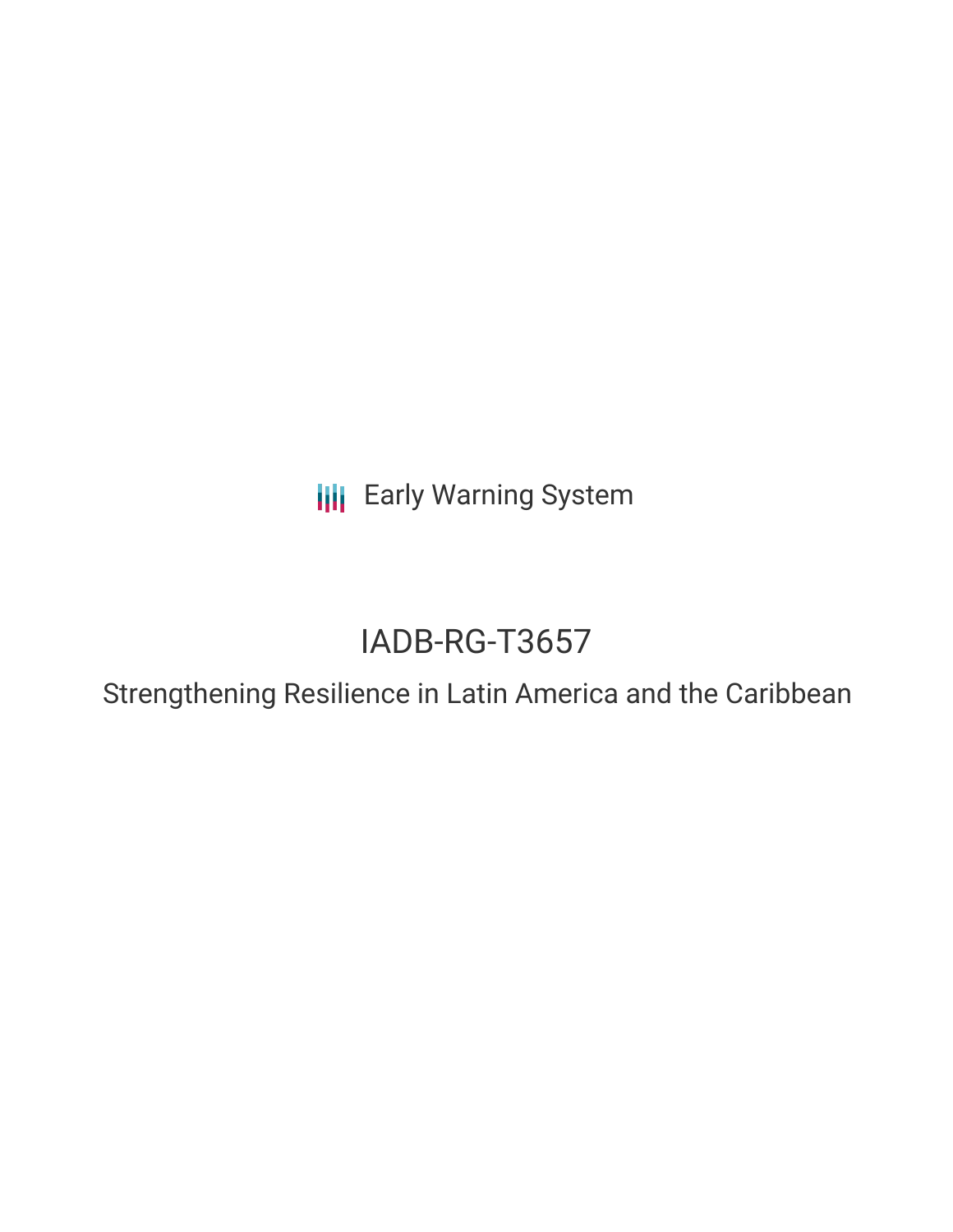

## **Quick Facts**

| <b>Financial Institutions</b>  | Inter-American Development Bank (IADB) |
|--------------------------------|----------------------------------------|
| <b>Status</b>                  | Approved                               |
| <b>Bank Risk Rating</b>        |                                        |
| <b>Borrower</b>                | Regional                               |
| <b>Sectors</b>                 | <b>Climate and Environment</b>         |
| <b>Investment Amount (USD)</b> | $$1.00$ million                        |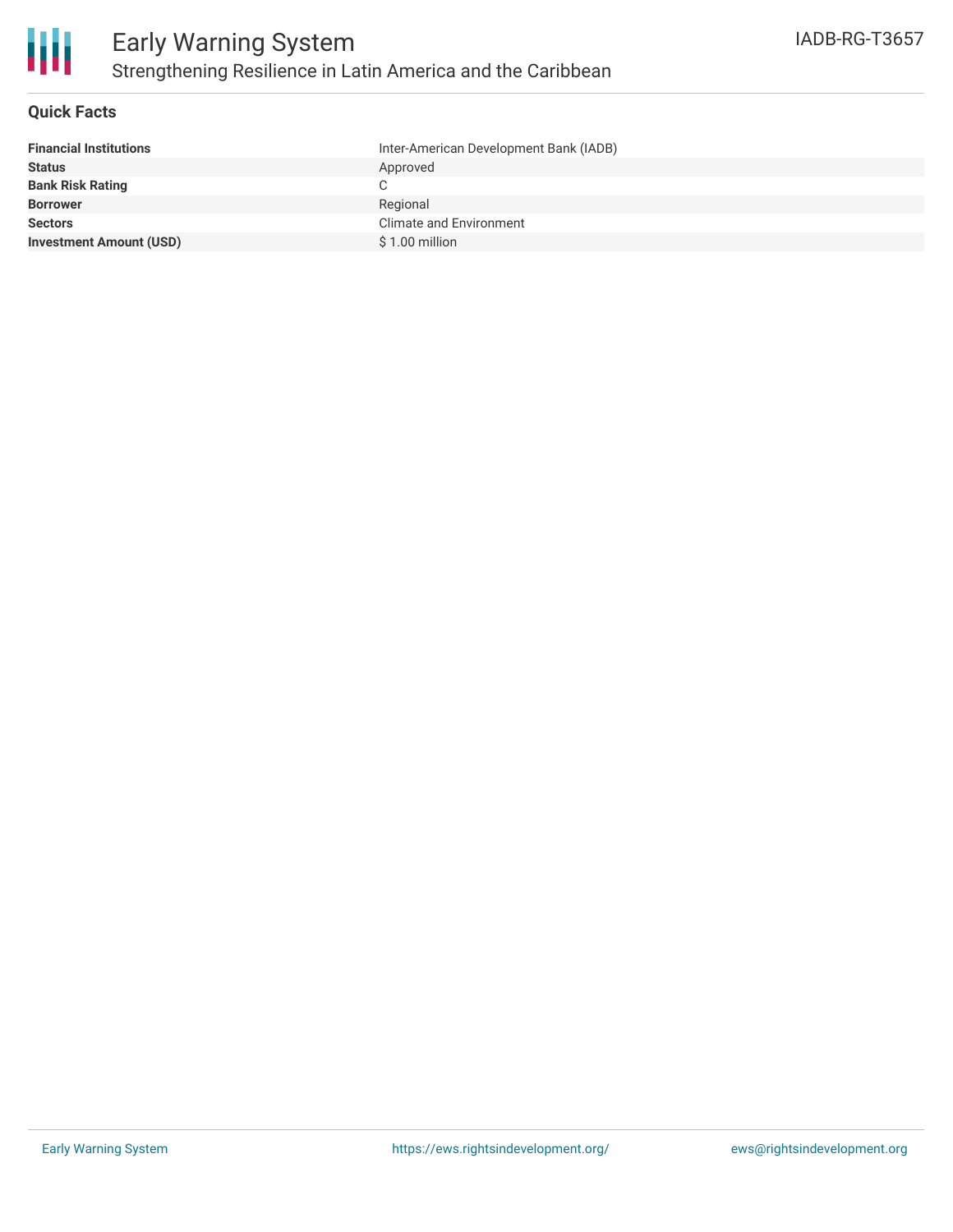

# **Project Description**

The proposed TC's general objective is to contribute to strengthening current efforts of Latin American and the Caribbean (LAC) member countries to effectively implement climate resilience actions to achieve long-term adaptation to climate change. TC specific objectives are: i) support countries on developing long-term plans for adaptation, in line with their National Determined Contributions (NDCs); ii) foster the generation and practical use of knowledge on disaster and climate change risk as a way to enhance existing disaster and climate change mainstreaming processes (both within IDB and at country level); and iii) support member countries in the development of pre- investment studies to identify adaptation measures that could be further financed through loans and/or international climate funds.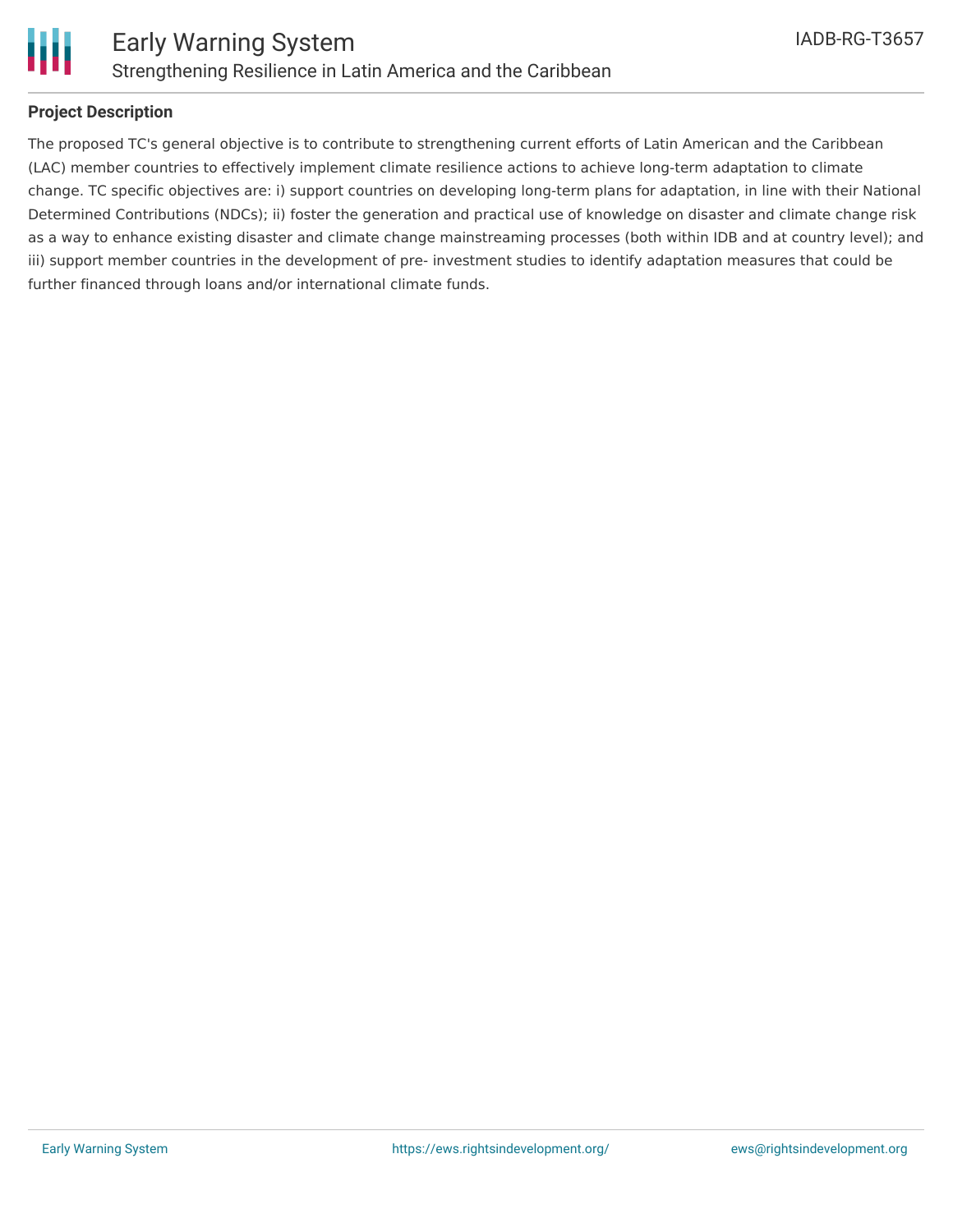

#### **Investment Description**

• Inter-American Development Bank (IADB)

The "Investment Type" was not available at the moment of the snapshot.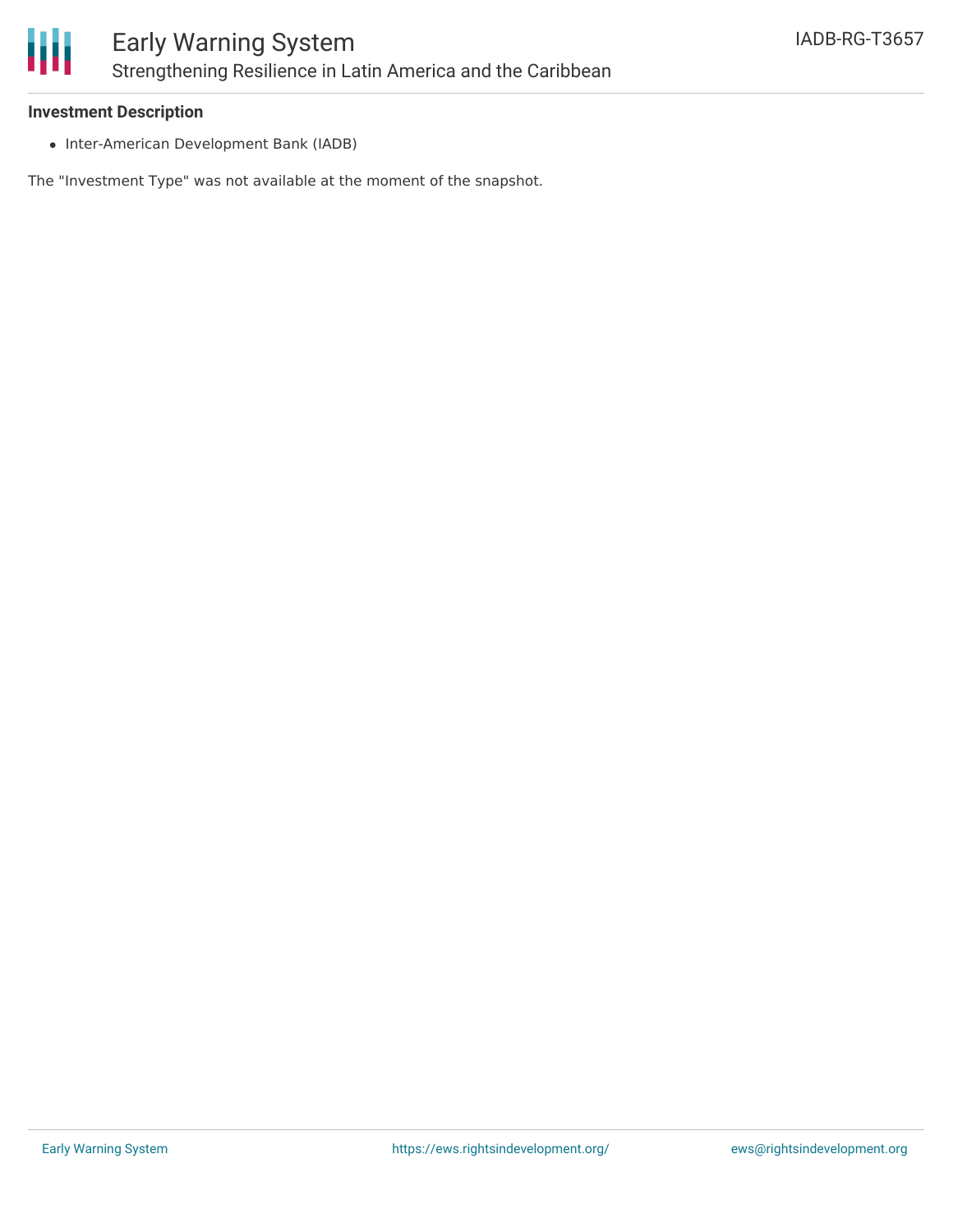# **Contact Information**

## ACCOUNTABILITY MECHANISM OF IADB

The Independent Consultation and Investigation Mechanism (MICI) is the independent complaint mechanism and fact-finding body for people who have been or are likely to be adversely affected by an Inter-American Development Bank (IDB) or Inter-American Investment Corporation (IIC)-funded project. If you submit a complaint to MICI, they may assist you in addressing the problems you raised through a dispute-resolution process with those implementing the project and/or through an investigation to assess whether the IDB or IIC is following its own policies for preventing or mitigating harm to people or the environment. You can submit a complaint by sending an email to MICI@iadb.org. You can learn more about the MICI and how to file a complaint at http://www.iadb.org/en/mici/mici,1752.html (in English) or http://www.iadb.org/es/mici/mici,1752.html (Spanish).